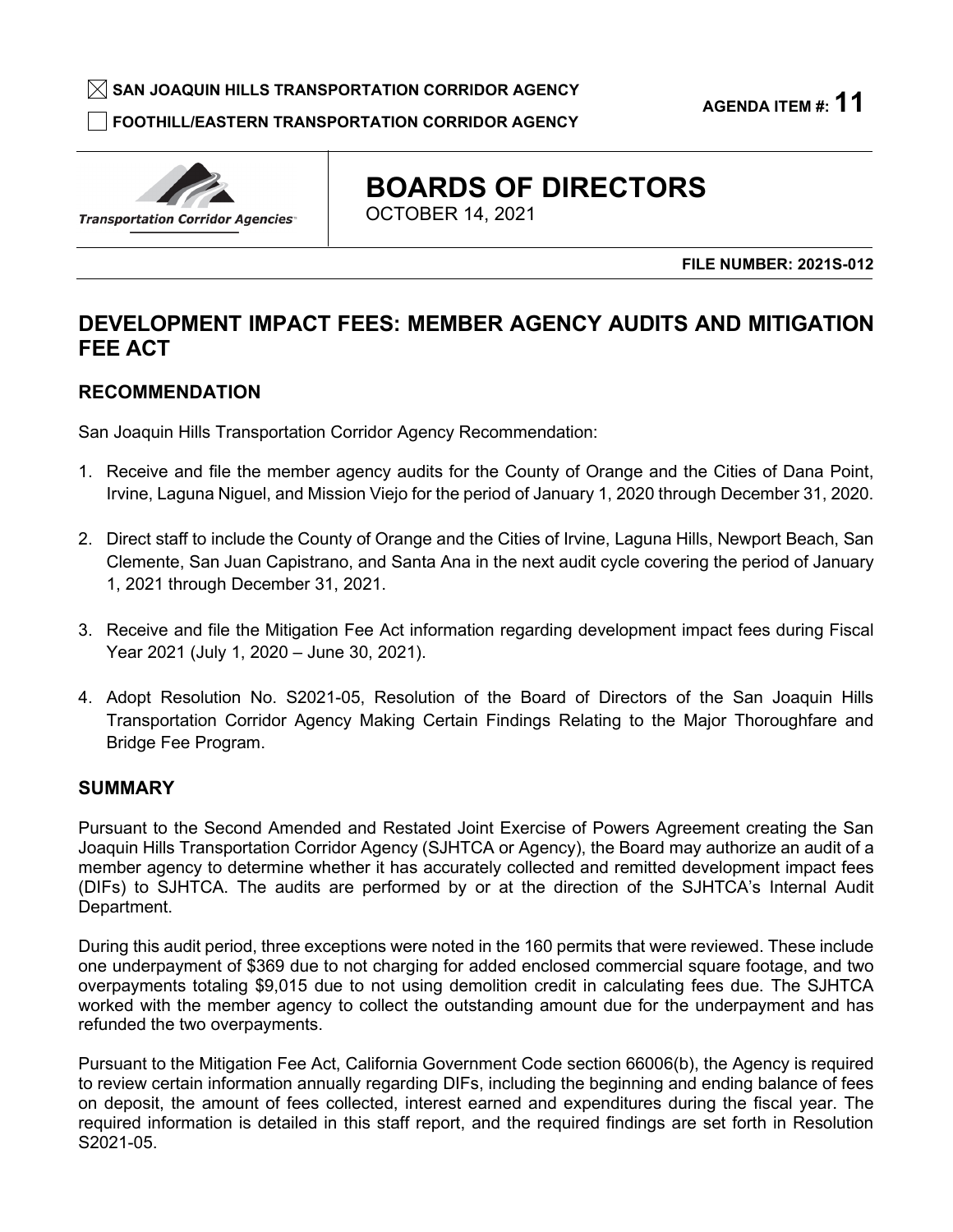## **COMMITTEE REVIEW**

 This item was presented to the Joint Finance and Investment Committee on September 22, 2021. Staff provided an overview of the Agency's DIF program, updated the Committee on the results of this year's development fee audits, and discussed audit candidates for next year's audits. Staff also presented reporting as required by the Mitigation Fee Act, California Government Code, Section 66006(b) and draft Board resolutions required every five years by the Mitigation Fee Act. The Committee unanimously voted to recommend approval of this item at the October 14, 2021 Joint Boards of Directors Meeting.

## **BUDGET**

N/A

## **BACKGROUND**

 Section 66484.3 of the California Government Code authorizes the San Joaquin Hills Transportation Corridor Agency (SJHTCA), through its member agencies, to require by ordinance, the payment of a DIF as a condition of approval of a final map or as a condition of issuing a building permit, for the purpose of Route (SR) 73). defraying the actual or estimated cost of constructing the San Joaquin Hills Transportation Corridor (State

 Exercise of Powers Agreement. SJHTCA was able to construct the SR 73 Toll Road in advance of as to pay the cost of future anticipated improvements and ongoing planning and environmental The SJHTCA Major Thoroughfare and Bridge Fee Program (Development Impact Fee Program) was established by the County of Orange in 1985 and adopted by the member agencies through the Joint collecting DIFs by issuing toll revenue bonds that will be repaid with tolls and DIFs. Therefore, the fees are used to repay the indebtedness incurred for construction of the SR 73 that have already been built, as well requirements.

 areas identified as the area of benefit surrounding the corridor. If this is a replacement property for a property that had been previously assessed a fee, a credit is applied so that the fee is only paid once. Fees assessed on a per unit basis for single family and multi-family dwellings, and on a per square foot basis for non-residential buildings. In 1997, the SJHTCA Board of Directors adopted a set annual fee rate increase of 2.667%.This set rate provides financial certainties to developers versus utilizing other metrics The program collects one-time fees on new residential dwellings, or new non-residential square footage in are collected by member agencies when a building permit is issued within the area of benefit. Fees are such as the cost of inflation that could result in substantial changes year over year.

 Pursuant to the Second Amended and Restated Joint Exercise of Powers Agreement creating the collected and remitted DIFs to SJHTCA. For agencies selected for audit, typically all building permits are reviewed for the period audited. The member agencies are selected for audit based on volume of fees, rotation of the audit cycle and results of the previous year's audits. Due to the volume of building permits processed, the County of Orange and the City of Irvine are audited each year, with the other member SJHTCA, the Board may authorize an audit of a member agency to determine whether it has accurately agencies audited on a rotational cycle. The audits are performed by or at the direction of the SJHTCA's Internal Audit department.

 Five member agencies, including the County of Orange and the cities of Dana Point, Irvine, Laguna Niguel, and Mission Viejo, were selected for audit for the period of January 1, 2020 through December 31, 2020.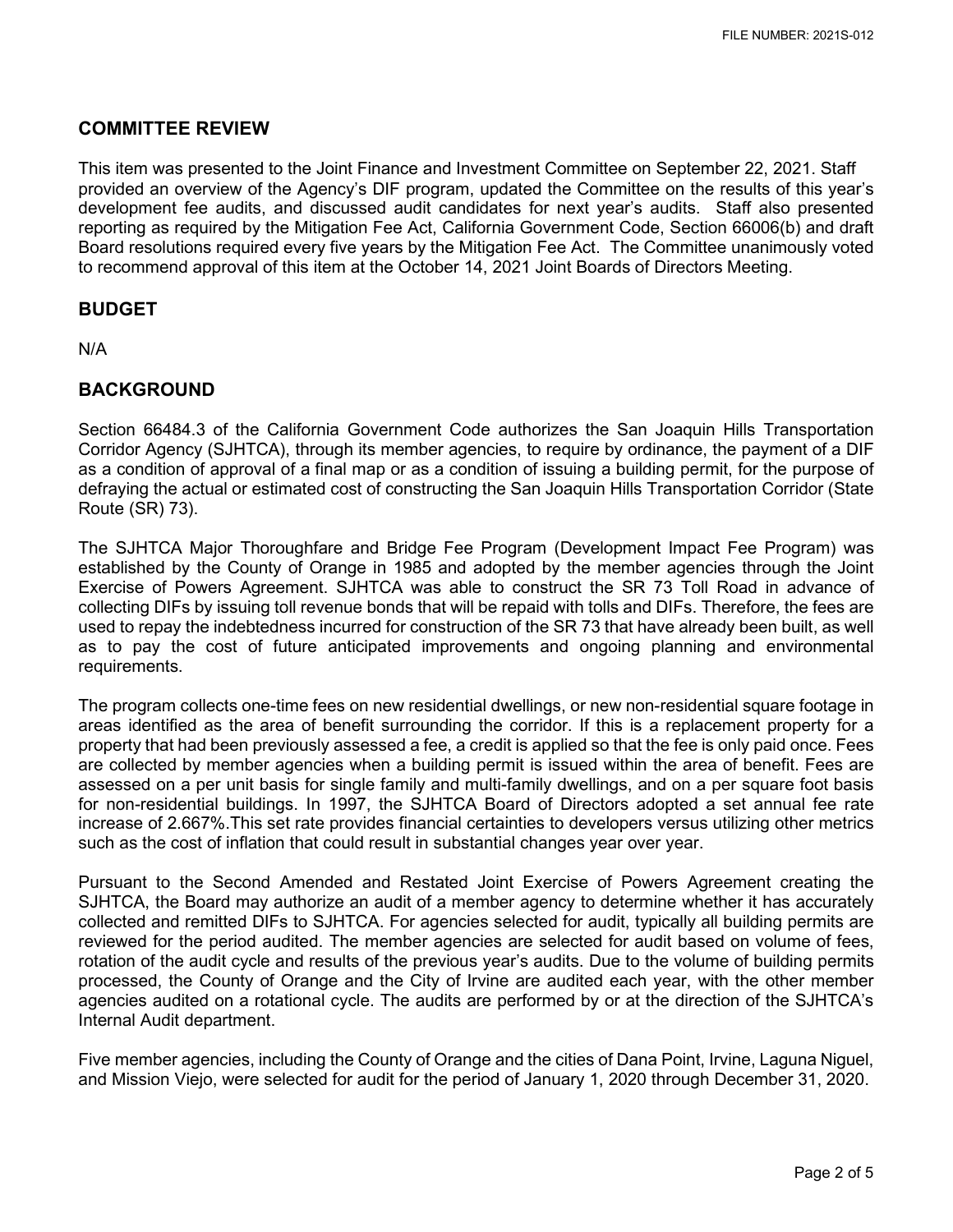## **DISCUSSION**

### **I. MEMBER AGENCY AUDITS**

As approved by the Board for calendar year 2020, the following information reflects the audits conducted for the applicable member agencies and recommendations as to the inclusion in the next audit period.

#### County of Orange

- collected and remitted to the Agency were reviewed. No discrepancies were identified. 1. All permits issued for the audit period were tested. A total of 25 permits, generating \$29,742 in fees
- 2. All tested permits were traced to remittances to SJHTCA with no exceptions noted.
- 3. It is recommended that the County of Orange be included in the next cycle of audits due to the anticipated volume of permits.

#### City of Irvine

- 1. All permits issued for the audit period were tested. A total of 25 permits generating \$768,335 in fees collected and remitted to the Agency were reviewed. No discrepancies were identified.
- 2. All tested permits were traced to remittances to SJHTCA with no exceptions noted.
- 3. It is recommended that the City of Irvine be included in the next cycle of audits due to the anticipated volume of permits.

#### City of Dana Point

- collected and remitted the Agency were reviewed. The audit revealed two overpayments totaling 1. All permits issued for the audit period were tested. A total of 83 permits generating \$293,372 in fees \$9,015 which were due to not including the demolition credit when calculating fees due.
- 2. All tested permits were traced to remittances to SJHTCA with two exceptions noted above.
- 3. It is recommended that the City of Dana Point be excluded in the next cycle of audits.

#### City of Laguna Niguel

- <u>City of Laguna Niguel</u><br>1. All permits issued for the audit period were tested. A total of 30 permits generating \$369 in fees due to the Agency were reviewed. The audit revealed one underpayment of \$369 which was due to not charging for added square footage.
- 2. All tested permits were traced to remittances to SJHTCA with one exception noted above.
- 3. It is recommended that the City of Laguna Niguel be excluded in the next cycle of audits.

#### City of Mission Viejo

- 1. No permits applicable to the fee program were issued for the audit period.
- 2. No fees were due on any of the permits issued.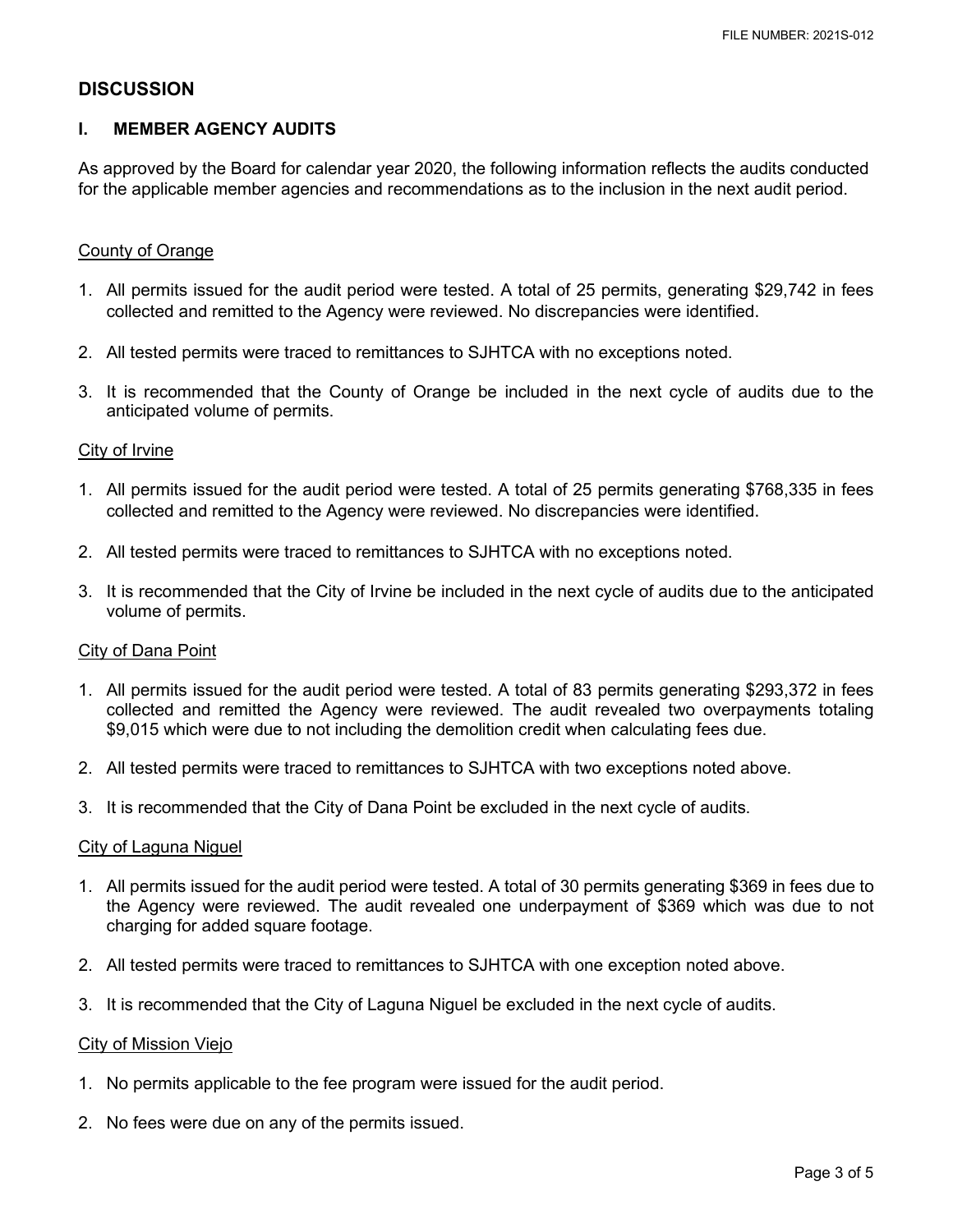3. It is recommended that the City of Mission Viejo be excluded in the next cycle of audits.

#### **II. MITIGATION FEE ACT INFORMATION**

 Pursuant to the Mitigation Fee Act, California Government Code section 66006(b), the Agency is required which is contained in this staff report, was made available to the public 15 days in advance of the October 14, 2021 Board meeting. The information was posted on the Agency's website and physically in front of the Agency premises. to review the following information annually regarding DIFs: a brief description of the type and amount of the fee imposed; the beginning and ending balance of fees on deposit with the Agency; the amount of fees collected and interest earned during the fiscal year; an identification of the public improvement(s) on which fees were expended, the amount of fees expended on such improvement(s), and the total percentage of the cost of the improvement(s) funded with such fees. As required by section 66006(b), that information,

## **Information Regarding Development Impact Fees for the Fiscal Year Ended June 30, 2021**

 DIFs are collected for the purpose of planning, designing, financing and constructing the SR 73 Toll Road and its improvements, including repayment of debt issued to finance construction of the road, as authorized Program for San Joaquin Hills Transportation Corridor and Foothill/Eastern Transportation Corridors (the by section 66484.3 of the Government Code and the provisions of the Major Thoroughfare and Bridge Fee "Fee Program").

DIF rates during Fiscal Year 2021 were as follows:

| San Joaquin Hills Transportation Corridor Agency |  |
|--------------------------------------------------|--|
|                                                  |  |

|                                                                 | Zone A:                                      |                                                                                                       |                |              |
|-----------------------------------------------------------------|----------------------------------------------|-------------------------------------------------------------------------------------------------------|----------------|--------------|
|                                                                 |                                              | Single Family                                                                                         | \$5,893unit    |              |
|                                                                 |                                              | Multi-Family                                                                                          | \$3,432/unit   |              |
|                                                                 |                                              | Non-Residential                                                                                       | \$7.90/sq. ft. |              |
|                                                                 | Zone B:                                      |                                                                                                       |                |              |
|                                                                 |                                              | Single Family                                                                                         | \$4,567/unit   |              |
|                                                                 |                                              | Multi-Family                                                                                          | \$2,664/unit   |              |
|                                                                 |                                              | Non-Residential                                                                                       | \$5.83/sq. ft. |              |
| The following is an accounting of DIFs during Fiscal Year 2021: |                                              |                                                                                                       |                |              |
|                                                                 |                                              | Balance of fees on deposit as of 7/1/20:                                                              |                | \$50,134,196 |
|                                                                 | Fees collected 7/1/20 - 6/30/21:             |                                                                                                       |                | \$4,590,280  |
|                                                                 | Interest earned on fees $7/1/20 - 6/30/21$ : |                                                                                                       |                | \$77,470     |
|                                                                 |                                              | Amount of fees expended on San Joaquin<br>Hills Corridor 7/1/20 - 6/30/21:                            |                | \$0          |
|                                                                 |                                              |                                                                                                       |                |              |
|                                                                 |                                              | Percentage of $7/1/20 - 6/30/21$ total corridor<br>capital expenditures, including debt service, paid |                |              |
|                                                                 | with fees:                                   |                                                                                                       |                | $0\%$        |
|                                                                 |                                              | Balance of fees on deposit as of 6/30/21:                                                             |                | \$54,801,946 |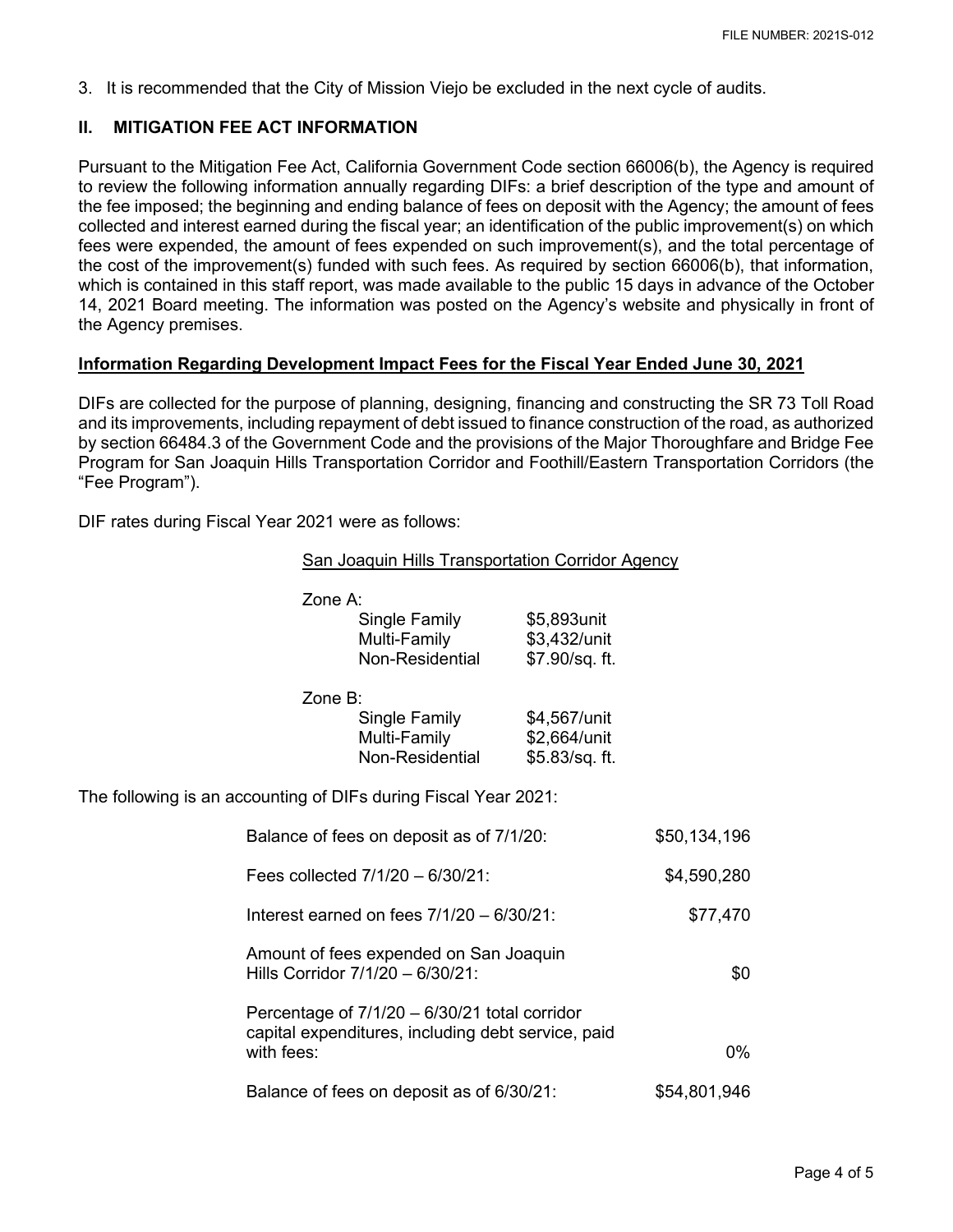Consistent with the language in the statute, as of the end of Fiscal Year 2021, sufficient funds had not been collected to complete financing of the San Joaquin Hills Transportation Corridor (State Route 73).

 During Fiscal Year 2021, there were no loans or transfers made from the account in which DIFs were and a potential contribution for the Ortega Highway project, as the Board works through its strategic deposited for any project other than the San Joaquin Hills Transportation Corridor, and no refunds made pursuant to Government Code section 66001(e). As reported above, no funds were expended from DIFs in Fiscal Year 2021 to retain flexibility for future funding of the Agency's capital program, paydown of debt, planning process.

#### **Findings Regarding Unexpended Funds**

 Agency is required to make certain findings regarding the use to which the fees are to be put, the funding for the improvement paid for by the fees, and the approximate dates on which that funding is anticipated to be deposited in the Agency account. Because there is a balance of \$54,801,946 in DIFs that remained unexpended as of June 30, 2021, the relationship between the fees and the purpose for which they are charged, all anticipated sources of

anticipated to be deposited in the Agency account.<br>The fees are to be used to repay the indebte<br>Transportation Corridor, the balance of which was<br>cost of all future anticipated improvements, as ide<br>Joaquin Hills Transporta The fees are to be used to repay the indebtedness incurred to construct the San Joaquin Hills Transportation Corridor, the balance of which was \$2,330,634,000 as of June 30, 2021, and to pay the cost of all future anticipated improvements, as identified in the Capital Improvement Plan for the San Joaquin Hills Transportation Corridor, approved by the Agency on June 11, 2021.

 charged is set forth in detail in the attached proposed Resolution S2021-05 and the exhibits to that Information regarding the reasonable relationship between the fees and the purpose for which they are

 With regard to anticipated sources of funding, construction of the San Joaquin Hills Transportation Corridor has been financed with the issuance of existing toll revenue bonds and pledged DIFs. Future improvements, as listed in the Capital Improvement Plan for the San Joaquin Hills Transportation Corridors, approved on June 11, 2021, may be funded by DIFs and unrestricted cash.

 scheduled in the Agency's bond indentures. Deposit of anticipated funding for future improvements is per The anticipated funding described above is expected to be deposited into the appropriate account as the schedule of improvements as disclosed in the Agency's Capital Improvement Plan.

Report Written By: Greg Walker, Manager, Internal Audit

## **REVIEWED BY:**

/s/ Valarie McFall Valarie McFall, Deputy Chief Executive Officer (949) 754-3475

# **APPROVED BY:**

Samuel Johnson, Chief Executive Officer

Attachment: Resolution No. S2021-05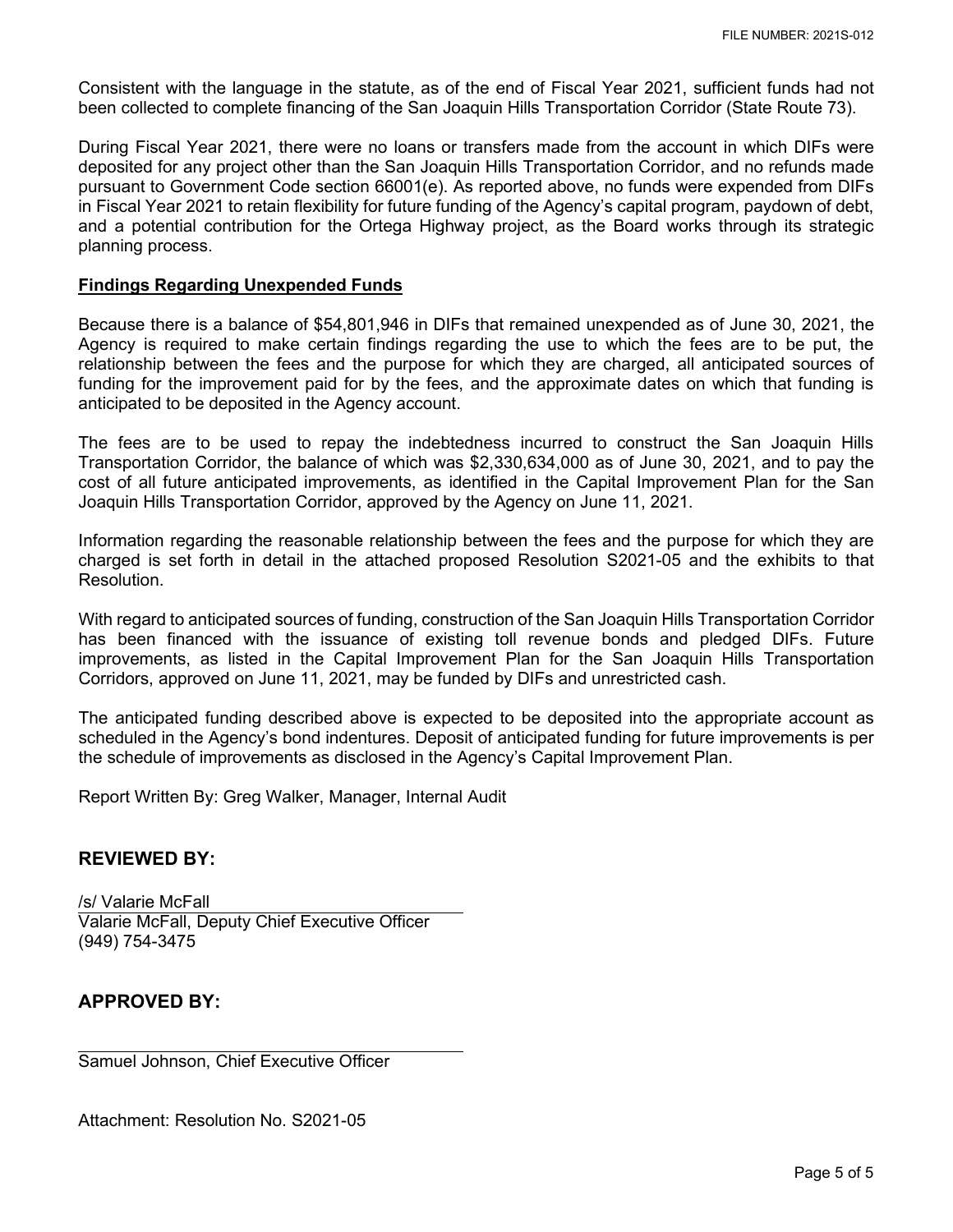#### **RESOLUTION S2021-05**

## **RESOLUTION OF THE SAN JOAQUIN HILL TRANSPORTATION CORRIDOR AGENCY MAKING CERTAIN FINDINGS RELATING TO THE MAJOR THOROUGHFARE AND BRIDGE FEE PROGRAM**

 or as a condition of issuing a building permit, for the purpose of defraying the actual or estimated **WHEREAS,** the member public agencies (the "Members") of the San Joaquin Hills Transportation Corridor Agency (the "Agency") have been authorized, pursuant to section 66484.3 of the Government Code of the State of California (the "Act") to require by ordinance the payment of a fee (the "Development Fee") as a condition of approval of a final map cost of constructing bridges over waterways, railways, freeways and canyons or constructing major thoroughfares; and

 attached as Exhibit A to the Second Amended and Restated Joint Exercise of Powers Agreement **WHEREAS,** pursuant to the Major Thoroughfare and Bridge Fee Program for San Joaquin Hills Transportation Corridor and Foothill/Eastern Transportation Corridors (the "Fee Program"), Creating the San Joaquin Hills Transportation Corridor Agency, dated March 27, 2003 (the "JPA"), and the ordinances and resolutions necessary to implement the Fee Program by Members, the Development Fees have been collected by the Agency; and

 Development Fees that had been collected by the Agency and interest earned thereon, which remained unexpended, and section 66001(d) of the Government Code provides that certain **WHEREAS,** as of June 30, 2021, there was a total of \$54,801,946 consisting of findings are to be made with respect to unexpended Development Fees and interest;

**NOW, THEREFORE,** be it resolved, determined, and ordered by the Board of Directors of the San Joaquin Hills Transportation Corridor Agency as follows:

Section 1. The Development Fees are collected for the purpose of funding the construction of the San Joaquin Hills Transportation Corridor, as authorized by section 66484.3 of the Government Code and the provisions of the Fee Program.

Section 2. The Agency hereby determines that there is a fair and reasonable relationship between the use of the Development Fees and the type of development projects on which the Development Fees are imposed. This determination is based on the findings and determinations in the Fee Program and the findings and determinations in Resolution No. S91-01 adopted by the Board of Directors on January 10, 1991. The findings and determinations in Resolution No. S91- 01, a copy of which is attached hereto as Exhibit 1, are incorporated herein by reference.

Section 3. The Agency hereby determines that there is a fair and reasonable relationship between the need for the public facilities to be constructed with the proceeds of the Development Fees and the type of development project on which the Development Fees are imposed. This determination is based on the findings and determinations contained in the Fee Program and the findings and determinations in Resolution No. S91-01, which findings and determinations are incorporated herein by reference.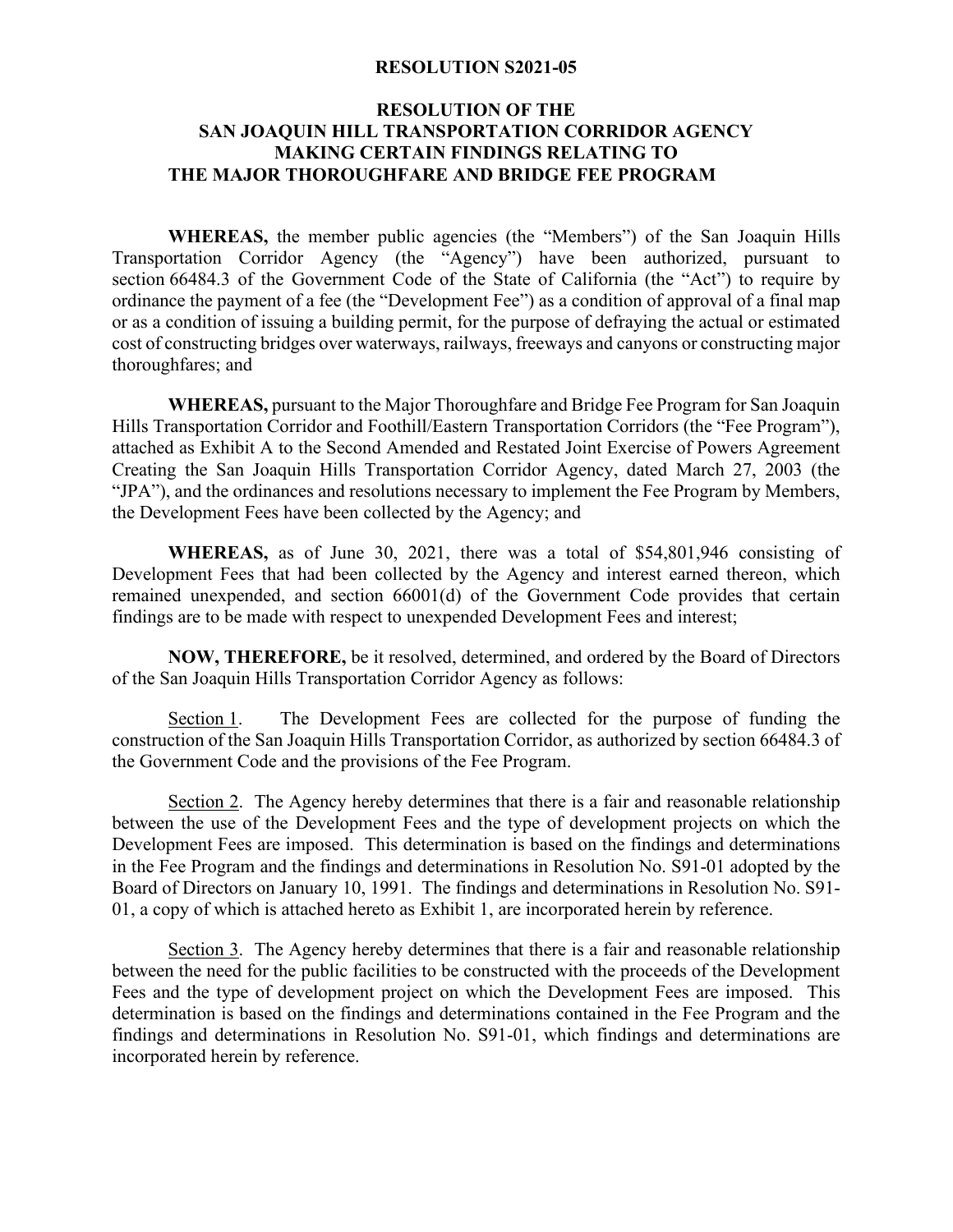## **RESOLUTION S2021-05**

## **RESOLUTION OF THE SAN JOAQUIN HILL TRANSPORTATION CORRIDOR AGENCY MAKING CERTAIN FINDINGS RELATING TO THE MAJOR THOROUGHFARE AND BRIDGE FEE PROGRAM**

Section 4. The Agency hereby determines that there is a fair and reasonable relationship between the amount of Development Fees and the total estimated cost of the San Joaquin Hills Transportation Corridor. This determination is based upon the findings and determinations of the Fee Program and the findings and determinations in Resolution No. S91-01, which findings and determinations are incorporated herein by reference.

Section 5. The facts supporting the findings set forth above are set forth in attached Exhibit 2.

Section 6. The sources and amounts of funding anticipated to complete financing of the San Joaquin Hills Transportation Corridor are as follows:

- the issuance of non-recourse toll revenue bonds and pledged Development Fees. (a) Construction of the San Joaquin Hills Transportation Corridor has been financed with
- (b) Future improvements, as listed in the Capital Improvement Plan for the San Joaquin Hills Transportation Corridor, approved on June 10, 2021 ("Capital Improvement Plan"), will be funded by Development Fees and unrestricted cash, as required.

 deposited into the appropriate account as scheduled in the Agency's bond indentures. Deposit of Section 7. The anticipated funding described in Section 6, above, is expected to be anticipated funding for future improvements is per the schedule of improvements as disclosed in the Agency's Capital Improvement Plan.

Section 8. This Resolution shall become effective immediately upon adoption.

 Transportation Corridor Agency. Adopted this  $14<sup>h</sup>$  day of October 2021, by the Board of Directors of the San Joaquin Hills

> **Patricia Kelley, Chair San Joaquin Hills Transportation Corridor Agency**

**\_\_\_\_\_\_\_\_\_\_\_\_\_\_\_\_\_\_\_\_\_\_\_\_\_\_\_\_\_\_\_\_\_\_\_\_**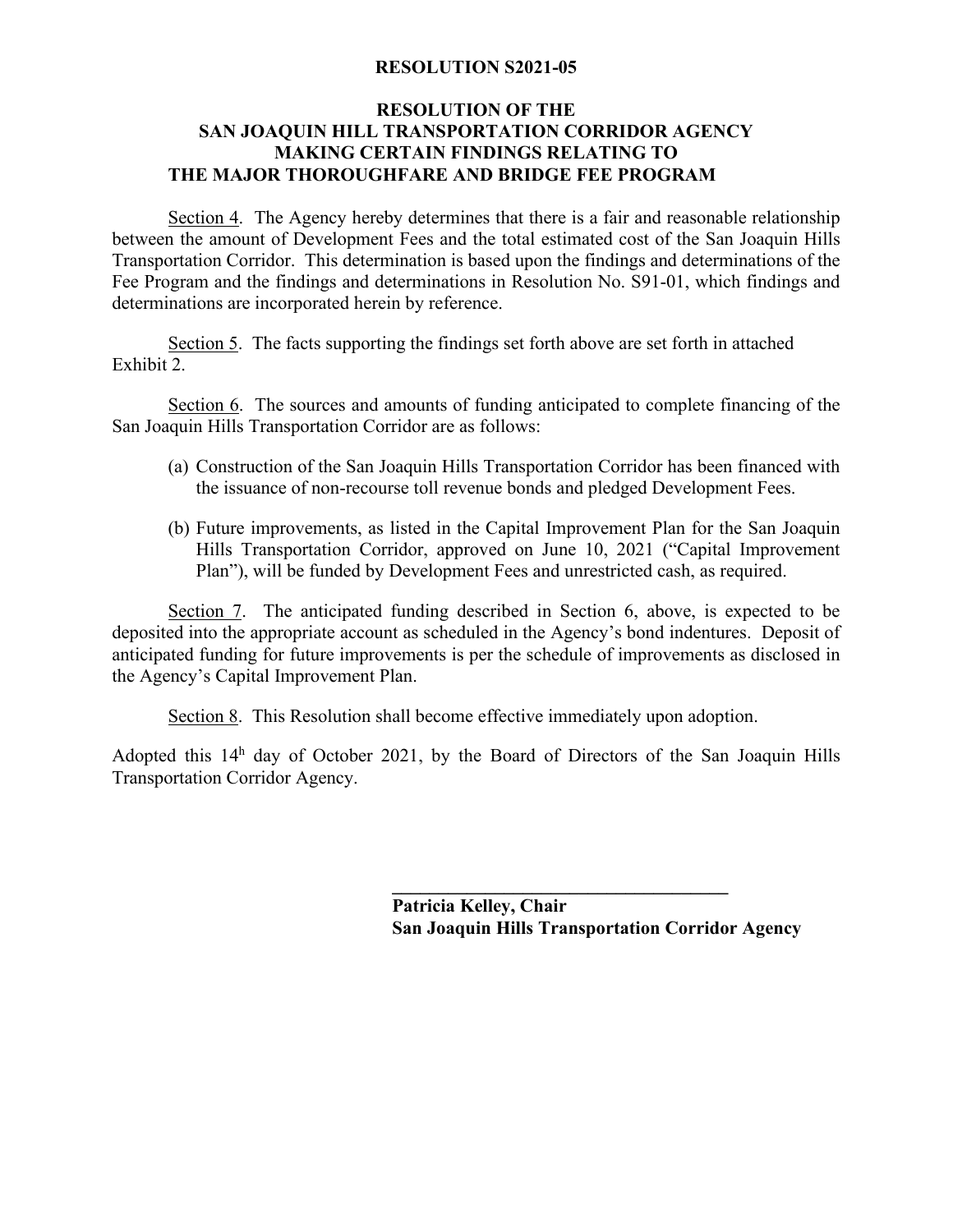#### **RESOLUTION S2021-05**

## **RESOLUTION OF THE SAN JOAQUIN HILL TRANSPORTATION CORRIDOR AGENCY MAKING CERTAIN FINDINGS RELATING TO THE MAJOR THOROUGHFARE AND BRIDGE FEE PROGRAM**

ATTEST:

I, Kaylee Doolittle, Clerk of the Board of the San Joaquin Hills Transportation Corridor Agency, hereby certify that the foregoing Resolution No. S2021-05 was duly adopted on October 14, 2021, by the Board of Directors of the San Joaquin Hills Transportation Corridor Agency by the following vote:

Motion:

Yes:

No:

Absent:

Abstain:

Absent:<br>
Abstain:<br>
Kaylee Doolittle, Clerk of the Board San Joaquin Hills Transportation Corridor Agency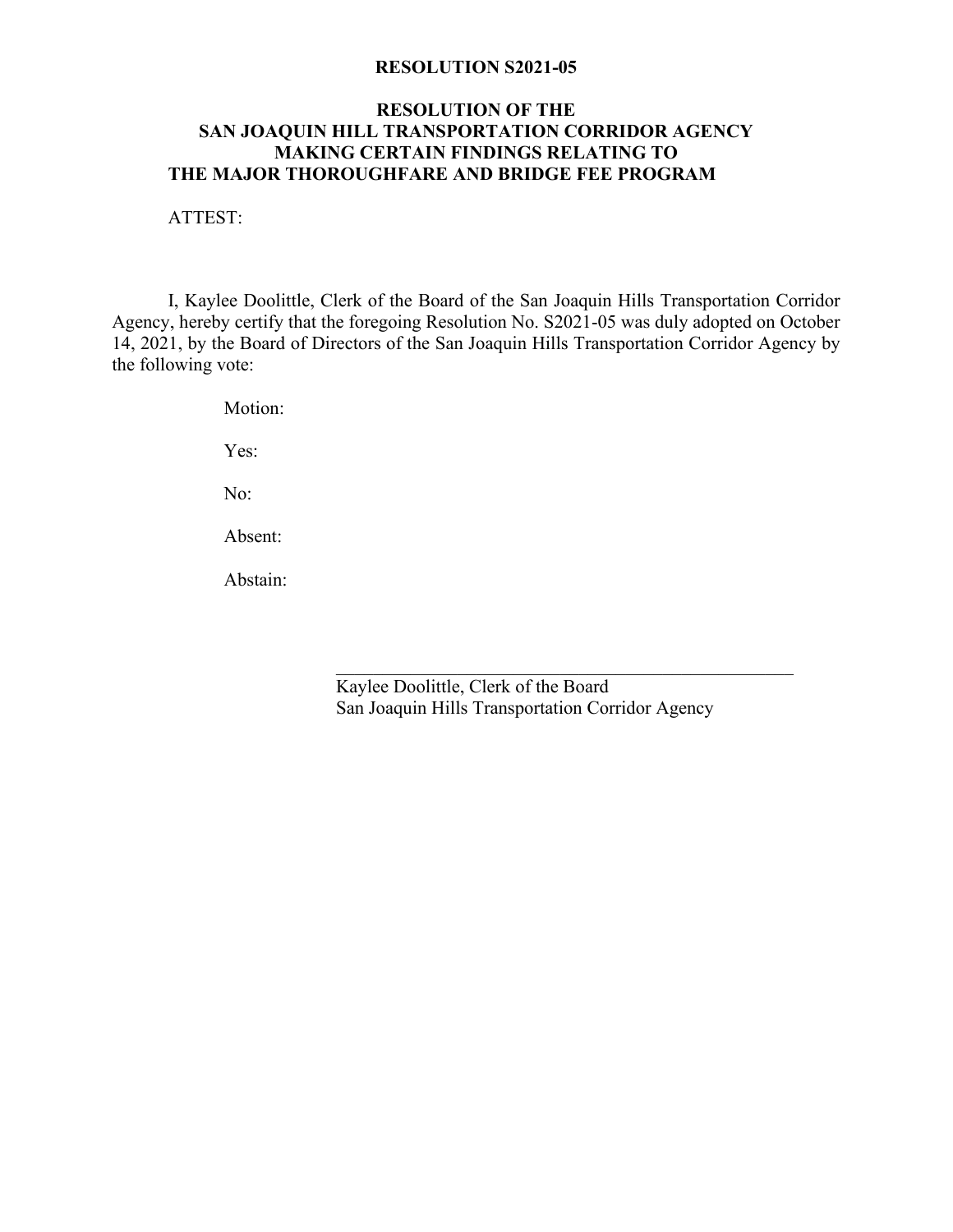#### **EXHIBIT 1**

Recording requested by  $)$ and when recorded mail to: (a)

TRANSPORTATION CORRIDOR AGENCIES ) 345 Clinton Street ) Costa Mesa, California 92626 (1944) Attn: Ms. Kathy Besnard )

## Space above this line for recorder's use

)

)

#### Resolution No. S91-0l

#### RESOLUTION OF THE BOARD OF DIRECTORS OF THE SAN JOAQUIN HILLS TRANSPORTATION CORRIDOR AGENCY APPROVING AN INCREASE IN DEVELOPMENT FEES FOR THE MAJOR THOROUGHFARE AND BRIDGE PROGRAM

#### January 10, 1991

on motion of <u>bard (Nember Shendan</u>, duly seconded and carried, the following Resolution was adopted:

WHEREAS, the San Joaquin Hills Transportation Corridor<br>Agency ("TCA") is a joint powers agency formed by and among the County of Orange and the Cities of Costa Mesa, Dana Point, Irvine, Laguna Niguel, Mission Viejo, Newport Beach, San Clemente, San Juan Capistrano and Santa Ana (collectively, the "Member Agencies") by entry into that certain First Amended and Restated Joint Exercise of Powers Agreement creating the San Joaquin Hills Transportation Corridor Agency, dated as of October 21, 1988 (the "JPA'') for the purpose of implementing the San Joaquin Hills Transportation Corridor (the "Corridor") to help to relieve congestion on existing transportation systems within the County of Orange; and

WHEREAS, Section 4.1 of Article IV of the JPA requires each of the Member Agencies to require by ordinance the payment of a fee as a condition of issuance of a building permit within the Area of Benefit of the Corridor (as described on the map of the Area of Benefit attached hereto as Schedule I and by this reference incorporated herein) , for the purpose of defraying the cost of construction of the Corridor in accordance with Section 66484.3 of the Government Code of the State of California, in the form and in those amounts set forth in the Major Thoroughfare and Bridge Fee Program for the San Joaquin Hills Transportation Corridor and the Foothill/Eastern Transportation Corridor, dated July, 1985, and revised by the TCA in September, 1988, attached as Exhibit A to the JPA (the "Fee Program"); and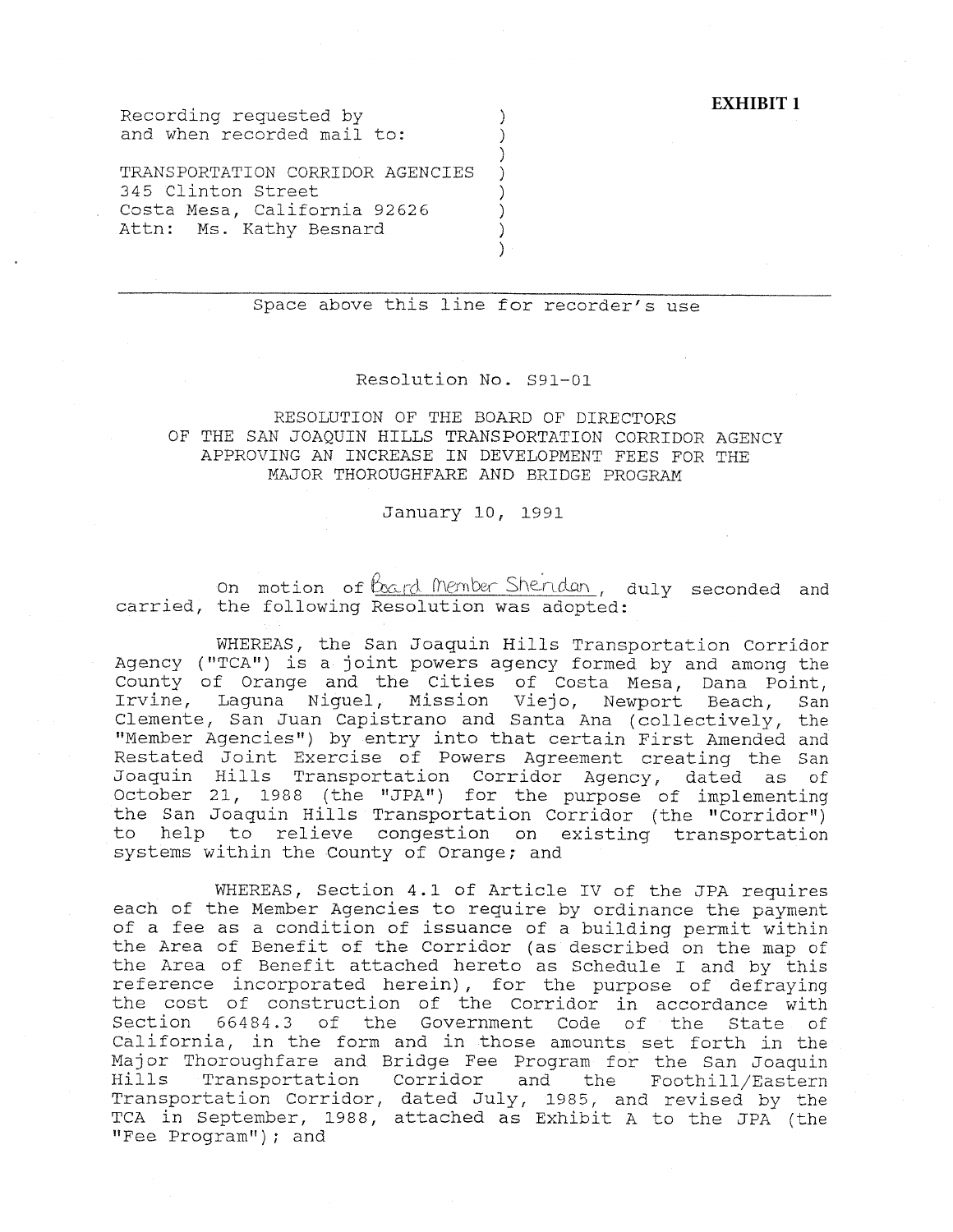WHEREAS, pursuant to the following Ordinances and Resolutions (the "Original Resolutions") the Member Agencie have each adopted a major thoroughfare and bridge fee program within their jurisdictions, and have established the areas of benefit, estimated costs, and development fees as those set forth in the Fee Program:

| Member Agency       | Ordinance No.  | Resolution No.     |  |  |
|---------------------|----------------|--------------------|--|--|
| County              | $$7 - 9 - 316$ | $85 - 1477$        |  |  |
| Costa Mesa          | $86 - 4$       | $86 - 8$           |  |  |
| Dana Point          | 0.C.Ord. 3534  | $89 - 31$          |  |  |
| Irvine              | $85 - 35$      | $85 - 129$         |  |  |
| Laquna Niquel       |                | $90 - 14$          |  |  |
| Mission Viejo       | $88 - 13$      | $88 - 32$          |  |  |
| Newport Beach       | $85 - 29$      | $85 - 88$          |  |  |
| San Clemente        | 914            | $82 - 85$          |  |  |
| San Juan Capistrano | 552            | $85 - 10 - 15 - 2$ |  |  |
| Santa Ana           | NS-1829        | $86 - 1$ ; and     |  |  |
|                     |                |                    |  |  |

WHEREAS, the Fee Program is based on the general principle that future development within the Area of Benefit will benefit from the Corridor and should pay for Corridor construction in proportion to projected Corridor traffic demand attributable to the development, with the remaining funding being derived from a variety of transportation funding sources; and

WHEREAS, the Fee Program originally estimated the cost of constructing the corridor and the Fee Program originally determined, based upon a study of Corridor trip ends originating or ending within the Area of Benefit which are attributable to new growth ("Trip Ends") based upon tri information derived from the South Orange County Circulat Study travel demand forecasting model developed by County Environmental Management Agency/ Transportation Planning Division ("EMA") (the "Trip End Study"), that the share of Corridor costs to be paid by Development Fees (the "Developer Share") is  $48.44\textdegree$ ; and

WHEREAS, in 1989 the TCA determined that it was necessary to adopt an interim increase in the Development Fees (the "Interim Increase") to reflect the increases in the Corridor construction cost estimate; and

WHEREAS, by the following resolutions (the "Interim Resolutions"), each of the Member Agencies respectively adopted the Interim Increase in Development Fees:

OR1:RDT:149

 $-2-$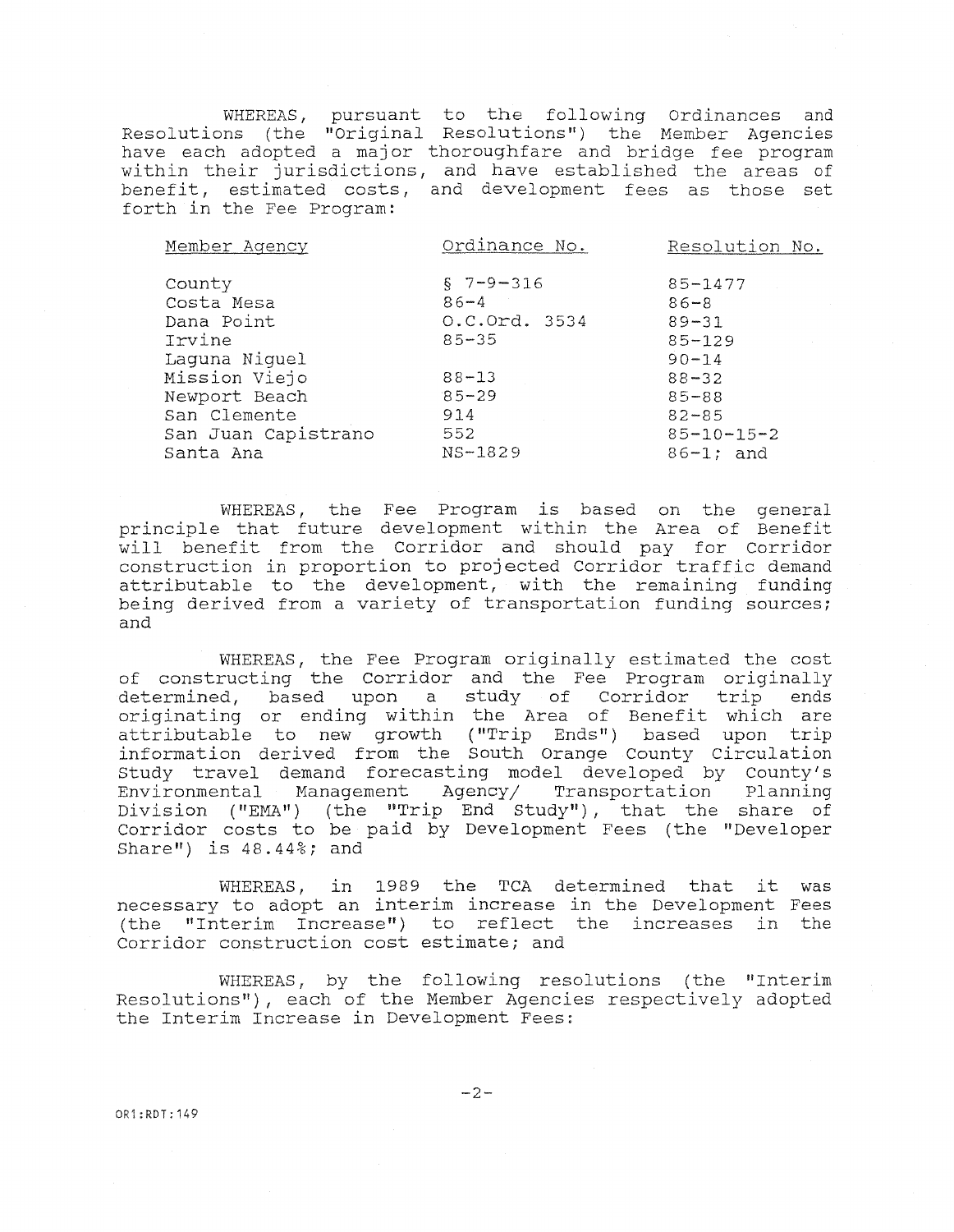| Member Agency       | Resolution No.     |
|---------------------|--------------------|
|                     |                    |
| County              | $89 - 1716$        |
| Costa Mesa          | $89 - 289$         |
| Dana Point          | $89 - 11 - 28 - 3$ |
| Irvine              | $89 - 165$         |
| Laquna Niquel       | $90 - 14$          |
| Mission Viejo       | $89 - 124$         |
| Newport Beach       | $89 - 125$         |
| San Clemente        | $89 - 133$         |
| San Juan Capistrano | $89 - 12 - 5 - 3$  |
| Santa Ana           | 89-124; and        |

WHEREAS, in September, 1990, the California Legislature passed, and the Governor signed, legislation clarifying the TCA's authority to include financing costs related to the Corridors in the estimated construction costs from which the Development Fees are derived.

WHEREAS, Section XII of the Fee Program provides for periodic review and adjustment of the Fee Program established thereby to reflect updated Corridor construction cost estimates and other pertinent information, and the Interim Resoluti provide for a review of the Fee Program during the calend year 1990 to determine an appropriate share of financing costs to be attributed to new development, and to confirm the adequacy of the Fee Program; and

WHEREAS, in January, 1989, the TCA engaged Deloitte & Touche ("D&T") to conduct a review of the Fee Program in light of the revised cost estimates as well as other new information; and

WHEREAS, D&T has prepared and submitted to the TCA a Draft Final Report/Update of the Major Thoroughfare and Bridge Fee Program for the San Joaquin Hills, Foothill and Eastern Transportation Corridors, dated December 5, 1990 (the "Fee Program Update") , a copy of which is on file at the TCA and which is incorporated herein by reference; and

WHEREAS, the Fee Program Update indicates that as a result of the revised Corridor cost estimates it is now necessary to adopt an increase in the Development Fees imposed by the Member Agencies on new development within their jurisdictions in the amounts described in Exhibit A attached hereto and incorporated herein by reference; and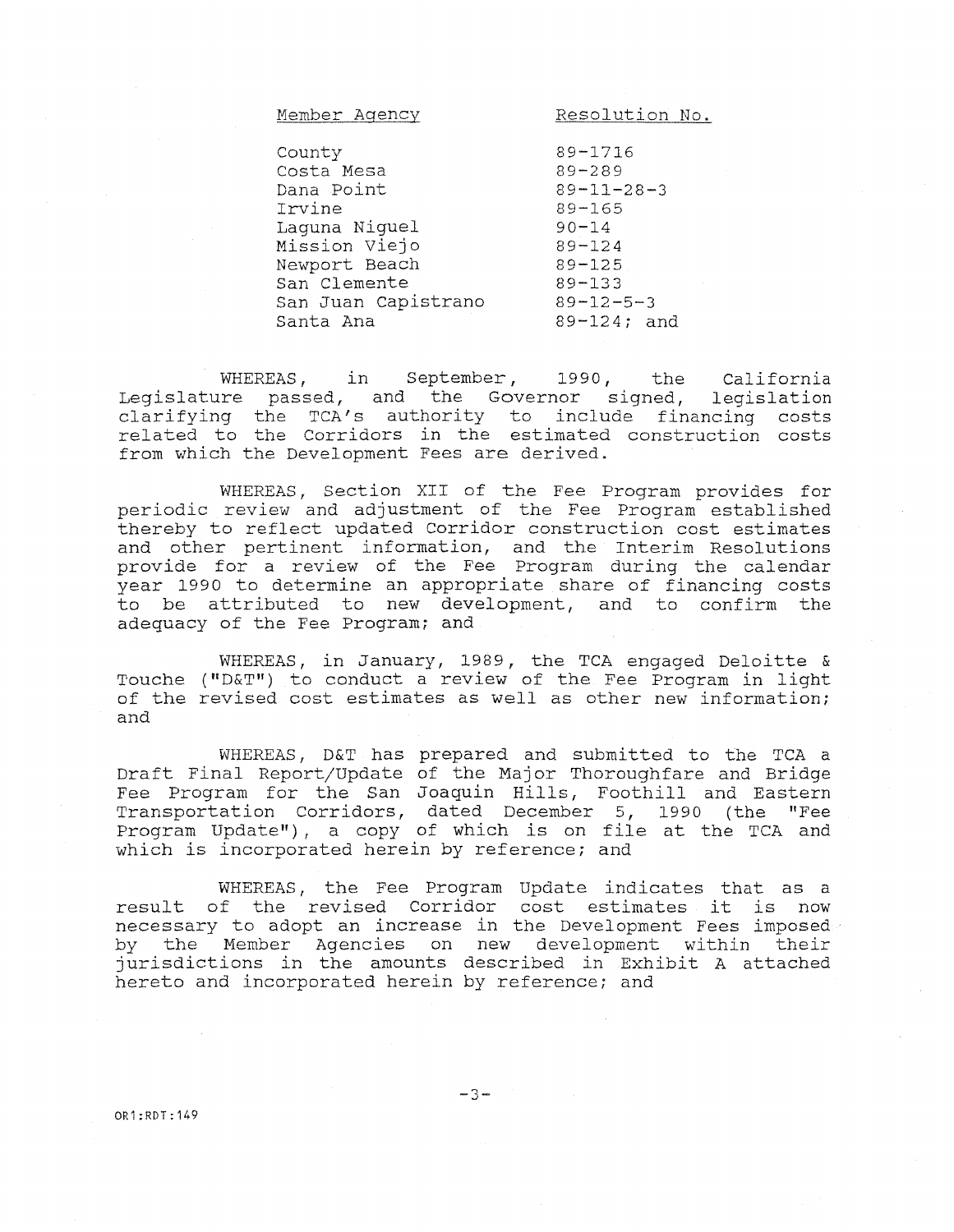WHEREAS, it is also appropriate at this time to revise the Fee Program's terms pursuant to which fee credits are calculated for Corridor grading; and

WHEREAS, pursuant to Section 66484.3(b)(3) of the Government Code of the State of California, the TCA is authorized to modify the Member Agencies' Resolutions and Interim Resolutions following public notice and a public hearing, if the TCA has complied with all applicable laws, including Chapter 5 (commencing with Section 66000) of Division l; and

WHEREAS, notice of public hearing and the proposed increase of the Development Fees and other modifications to the Fee Program regarding valuation of grading fee credits was given pursuant to applicable law; and

WHEREAS, the property owners of a majority of the Area of Benefit did not file written protest to the increase of the Development Fees and the modifications to the Fee Program's valuation of grading fee credits; and

WHEREAS, the project is covered by Final EIR 267, which has been certified and which otherwise meets the<br>requirements of the California Environmental Quality Act requirements of the California Environmental Quality Act<br>("CEQA"); and

WHEREAS, pursuant to Section 66001 of the Government Code of the State of California, it is necessary that the TCA make certain findings in connection with the increase of the Development Fees; and

WHEREAS, it is the position of the TCA's Board of Directors that the Foothill, Eastern and San Joaquin Hills Transportation Corridors will be major improvements in the regional transportation system. Each of these Corridors is, furthermore, designated as a principal highway in Orange County's CMP roadway system. Regional traffic impact fees such as the Development Fees shall be credited as a fair shar contribution toward the base amount of any traffic impac mitigation fee required by the County-wide Traffic Improvement and Growth Management Program. The Board recommends that in the processs of calculating credits for improvements to regional transportation systems, the Congestion Management Agency shall provide full consideration for Development Fees paid or any other contributions to Corridor construction which are ineligible for reimbursement from toll revenues or state or federal funds.

WHEREAS, TCA intends to receive written approval of conceptual and preliminary design from Caltrans prior to submitting 35% reference documents to Design/Build firms for bid and to identify issues that will be resolved during the final design process (if any).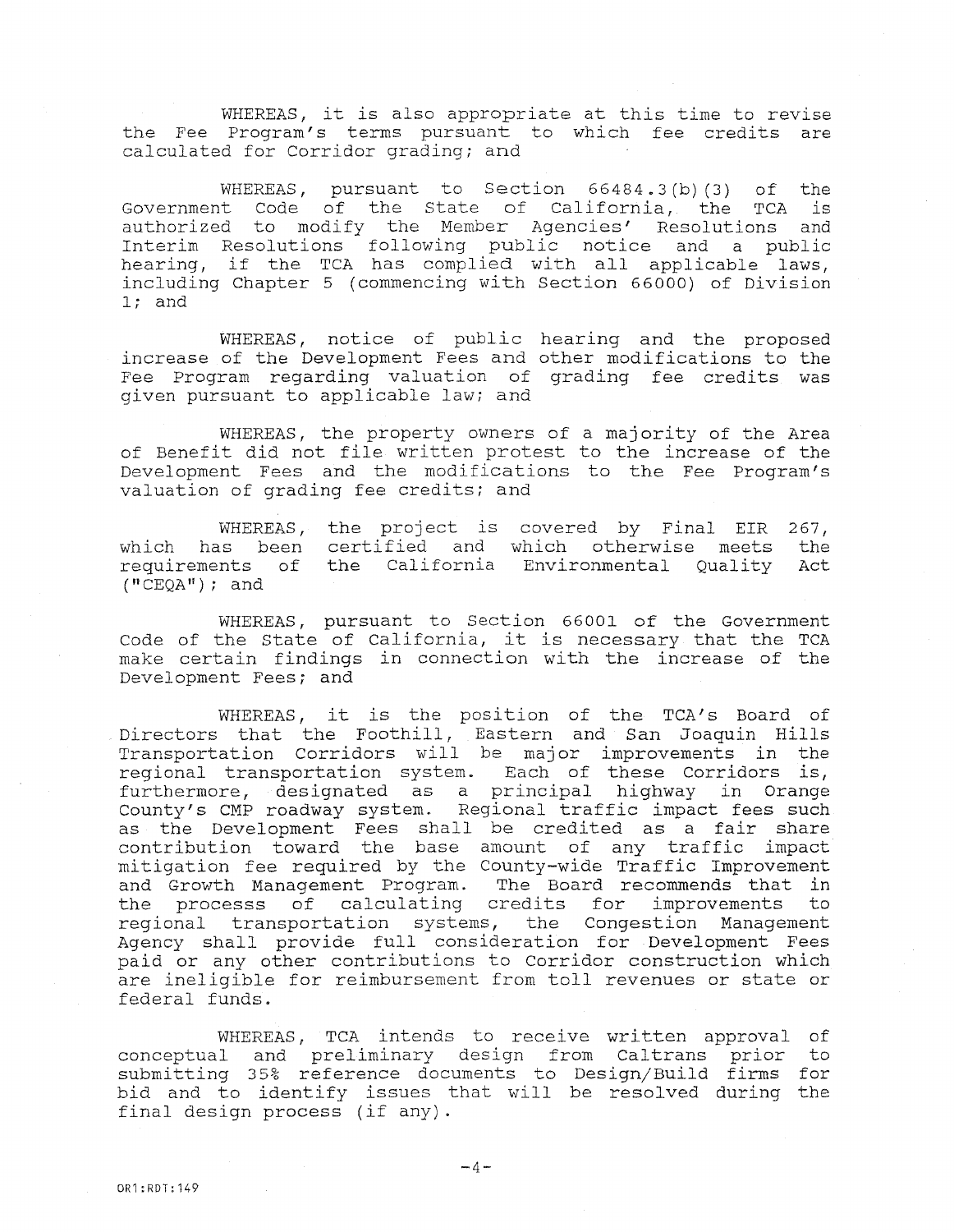#### NOW, THEREFORE, be it resolved that:

1. This Board hereby finds that Final EIR 267 satisfies the requirements of CEQA for this project approval and the findings previously adopted in conjunction with the certification of such Final EIR are hereby adopted.

2. The estimated total cost of the Corridor to be constructed pursuant to the Fee Program and the JPA, including a portion of the financing costs associated with such<br>construction, is \$746.92 million dollars. The Fee Program is construction, is \$746.92 million dollars. designed to collect 48. 44% of the estimated total cost of the Corridor. The Board hereby determines that 48.44% of the total estimated cost of the Corridor is a fair and reasonable percentage of Corridor costs to be allocated to new development within the Area of Benefit and collected through Development Fees. This determination is based upon the Fee Program, including the Trip End study and the Fee Program Update.

3. The increase of Development Fees in accordance with the Schedule attached hereto as Exhibit A is hereby approved and ordered and the Original Resolutions and Interim Resolutions are hereby modified accordingly. As set forth in the Schedule, the increase will be implemented March 11, 1991.

4. 'The original Development Fees for new development within the Area of Benefit were based on the Trip Ends generated by the development as determined from the tri generation tables included in the Fee Program, and are assessed upon new development based upon the numbers of dwelling units included in the development ( for residential projects) or the gross square footage of the development ( for non-residential projects) .

5. The increased Development Fees are derived as described in the Fee Program Update for the purpose of reflecting certain estimated cost increases in connection with the construction of the Corridor, as more fully described in the Fee Program, the Fee Program Update and in the reports of the TCA.

6. The Development Fees are to be used pursuant to the provisions of the Fee Program, as modified hereby with respect to valuation of fee credits.

7. The Board hereby determines that there is a fair and reasonable relationship between the use of the Development Fees and the type of development projects on which the Development Fees are imposed. This determination is based on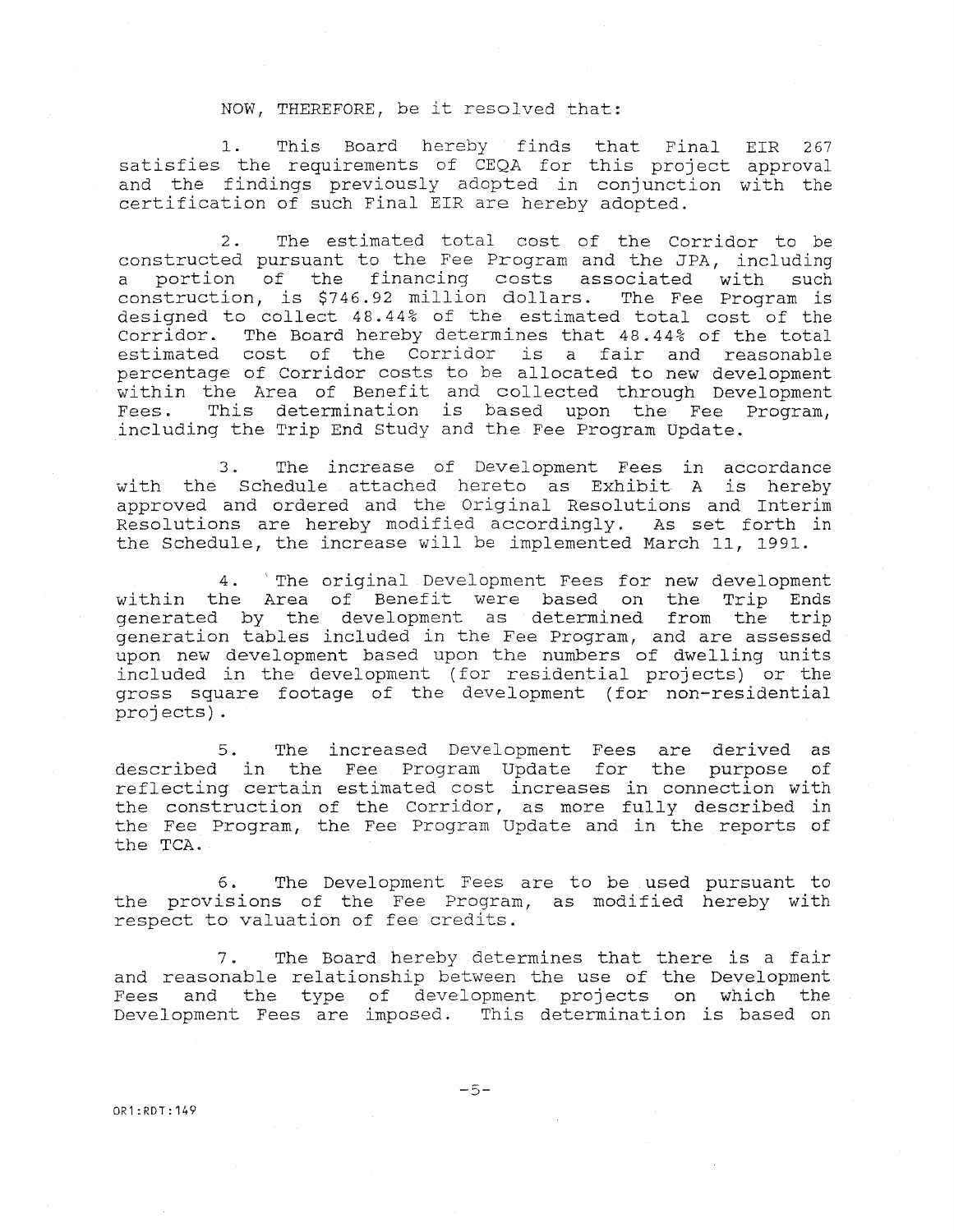the findings and determinations contained in the Fee Program, the Fee Program Update, the reports of the staff and consultants to the TCA, including, but not limited to, those related to user Trip Ends that originate, and/or pass through the Area of Benefit described herein and that are attributable to new development.

8. The Board hereby determines that there is a fair and reasonable relationship between the need for the public facilities to be constructed with the proceeds of the Development Fees and the type of development projects on which the Development Fees are imposed. This determination is based on the findings and determinations contained in the Fee Program, the Fee Program Update and the staff reports of the TCA on this matter, including, without limitation, the analysis relating to Trip Ends within the described Areas of Benefit as adjusted for the various land-use categories which are attributable to new development.

9. The Board hereby determines that there is a fair and reasonable relationship between the amount of the Development Fees and the total estimated cost of the Corridor. This determination is based on the findings and determinations contained within the Fee Program, the Fee Program Update and the reports of the staff and consultants to the TCA, including, but not limited to, the findings regarding Trip Ends within the Area of Benefit attributable to new development.

10. Section XI of the Fee Program is hereby modified to delete the established per acre grading fee credit amounts set forth in paragraph 3 on page 26 of the Fee Program. The following Paragraph 3 is inserted in its place to read as follows:

"3. Grading.

Credit will be given for earthwork, road and slope drainage, buttressing, stabilization, hydroseeding and erosion control within the right-of-way (hinge point to hinge point) excluding slope and drainage easements in an amount to be determined on a case by case basis according to current design and grading plans."

This amendment is hereby approved and ordered so that the Fee Program's provisions regarding determination of grading fee

 $-6-$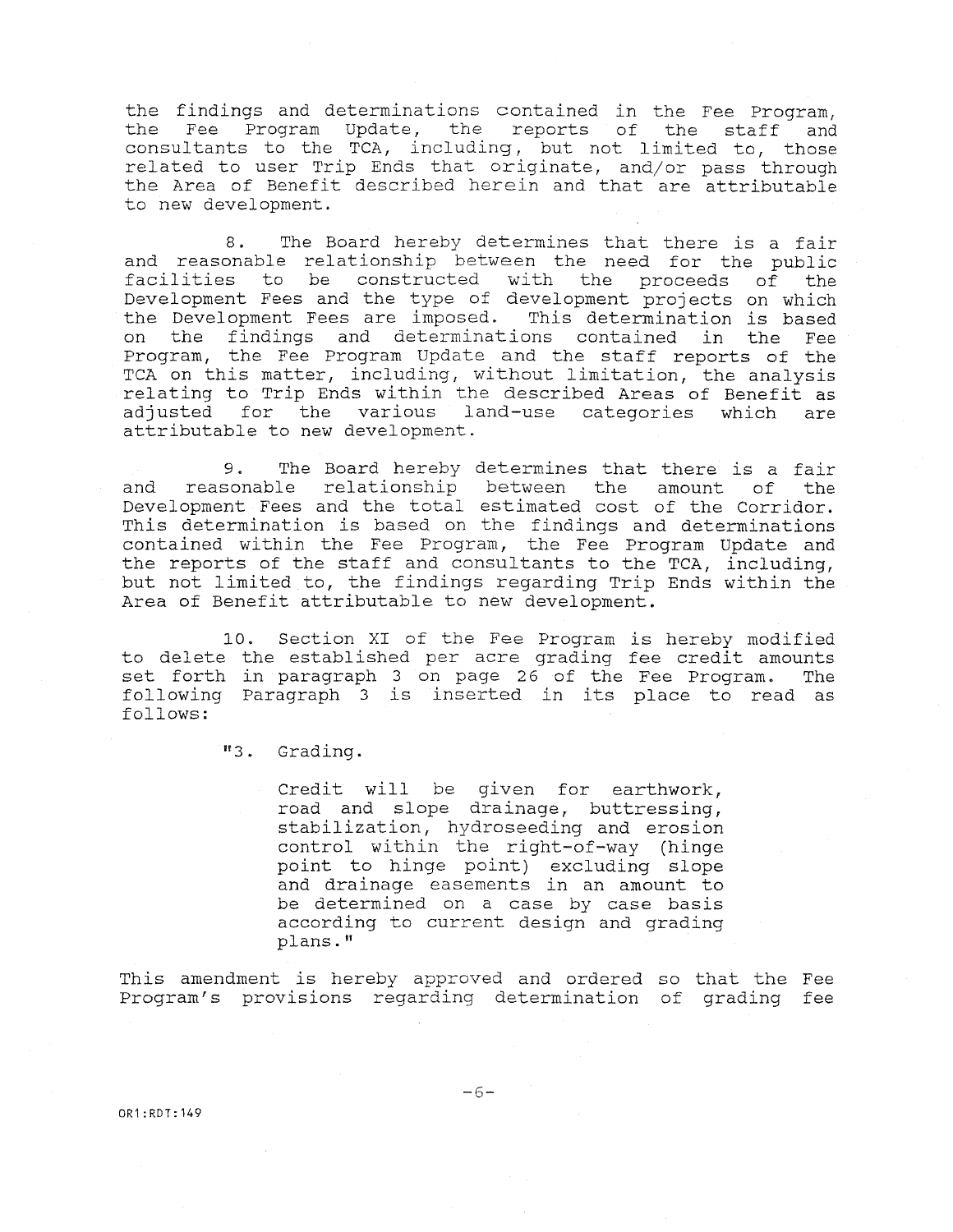credits will be consistent with current industry and market practices.

11. Section XI of the Fee Program is hereby modified to delete paragraph 2 appearing on page 26. The following paragraph is inserted in its place:

"2. Right-of-Way.

Credit will be given for right-of-way dedication at the rate of \$50,000 per acre, adjusted in accordance with the California Construction Cost Index, or comparable index selected by the Board, currently \$55,774 per acre, except for slope easements and a 120-foot-wide strip along centerline of the transportation corridor which would normally be required for arterial<br>highway dedication (the "Creditable highway dedication Acreage") . Additional credit will be given for the Creditable Acreage in the amount of the difference from time to time existing between \$75,000 and \$50,000 adjusted by the Construction Cost Index ("Supplemental Credit").<br>Notwithstanding the foregoing, Notwithstanding Supplemental Credits may not be used by developers to offset Development Fees until such time as the completed Corridor is opened to traffic, and all rights to reimbursement arising out of<br>Supplemental Credits shall be supplemental Credits shall be subordinate to the liens of any holders of bonds issued by the TCA. Beginning on the date the entire Corridor is opened to traffic, interest on the value of the Supplemental Credits shall be calculated at the co-mingled rate earned by the Orange County Treasur on general funds."

The Board finds that this amendment is reasonable to reflect changed conditions since the adoption of the Fee Program.

BE IT FURTHER RESOLVED that, pursuant to Governmer Code Section 66484.3, the Secretary of the Board is directed to record a certified copy of this Resolution and the attachments hereto with the Recorder of the County of Orange.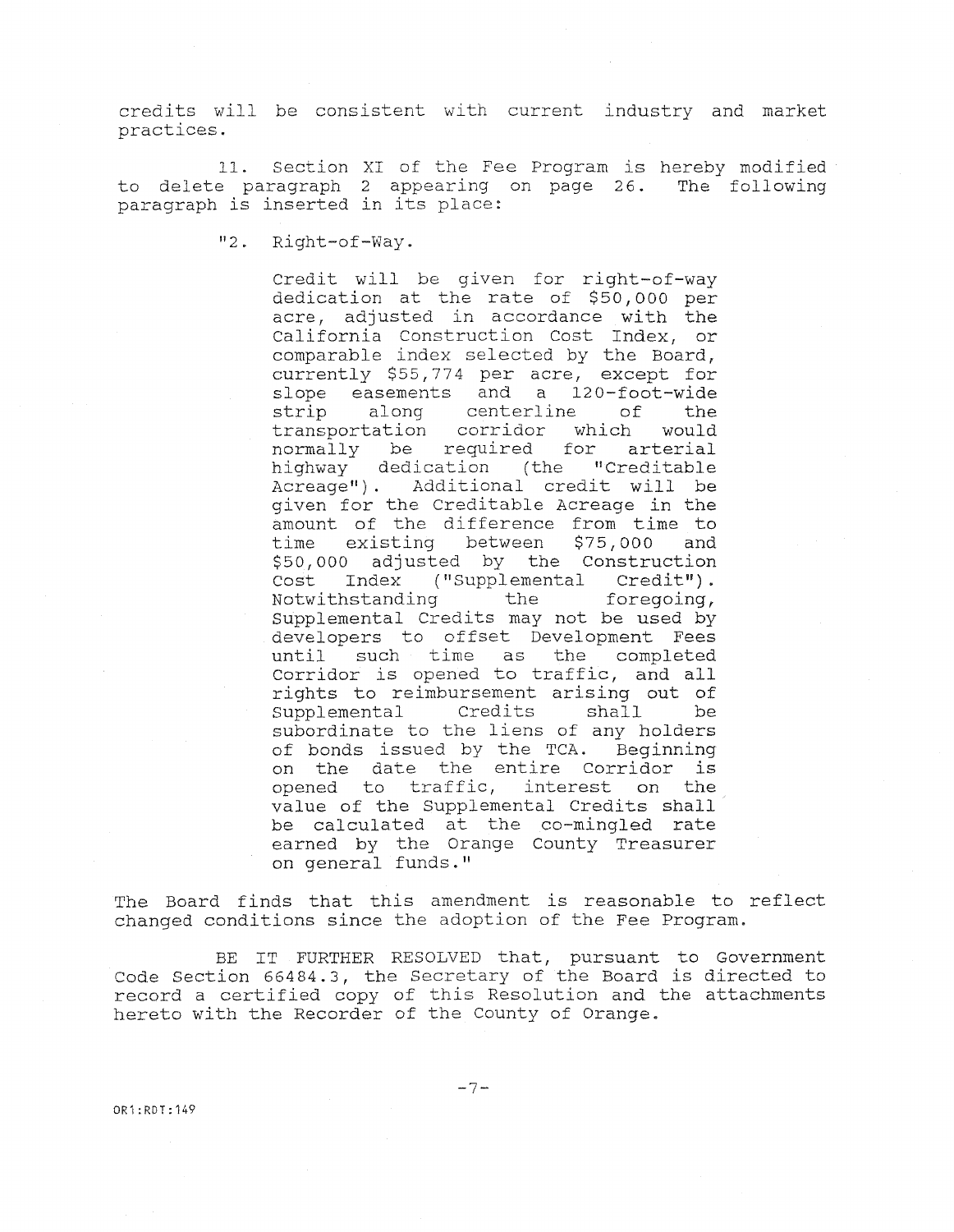BE IT FURTHER RESOLVED that, this Resolution is approved, adopted and signed this l0th day of January, 1991 and shall take effect immediately.

SAN JOAQUIN HILLS TRANSPORTATION CORRIDOR AGENCY  $Bv:$ Chairman

ATTEST:

Secretary of the San Joaquin Hill Transportation Corridor Agency

I hereby certify that the foregoing Resolution was duly adopted by the Board of Directors of the San Joaquin Hill Corridor Agency at a regularly scheduled meeting 10th day of January, 1991, by the following vote of the Board: Transporta thereof on the

AYES: ( I NOES:  $\emptyset$ ABSENT:  $\emptyset$ 

Secretary of the San Joaquin Hill Transportation Corridor Agency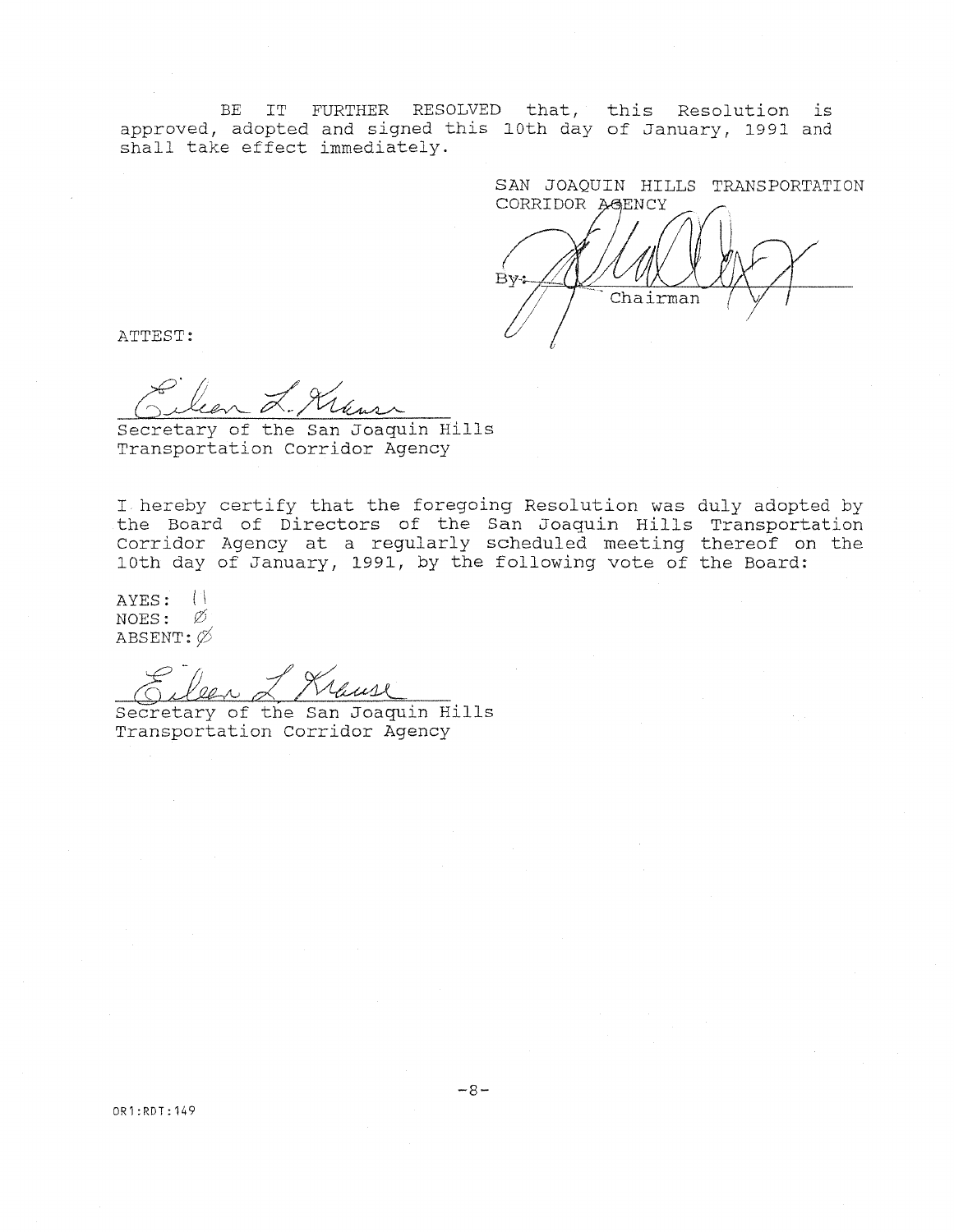#### ACKNOWLEDGEMENT

STATE OF CALIFORNIA ) ) ss COUNTY OF ORANGE )

On this 10th day of Januar me, <u>Kathleen Elaine Besnard</u>, personally appear and  $\epsilon$ ileen L Krause, personally known to me (or proved to me on the basis of satisfactory evidence) to be the persons whose names are subscribed to the within instrument as the Chairman of the Board of Directors and Secretary of the San Joaquin Hills Transportation Corridor Agency, and acknowledged to me that they executed such instrument on behalf of such Agency and that such Agency executed it.

WITNESS my hand and official seal.

r Elaire Bearard

Signature

(Seal)

**Contractive Contract OFFICIAL SEAL** KATHEME AME BEAM Bedan Porto Casarer **CRANGE COUNTY** My Comm. Exp. Dec. 8, 1602

OR1:RDT:149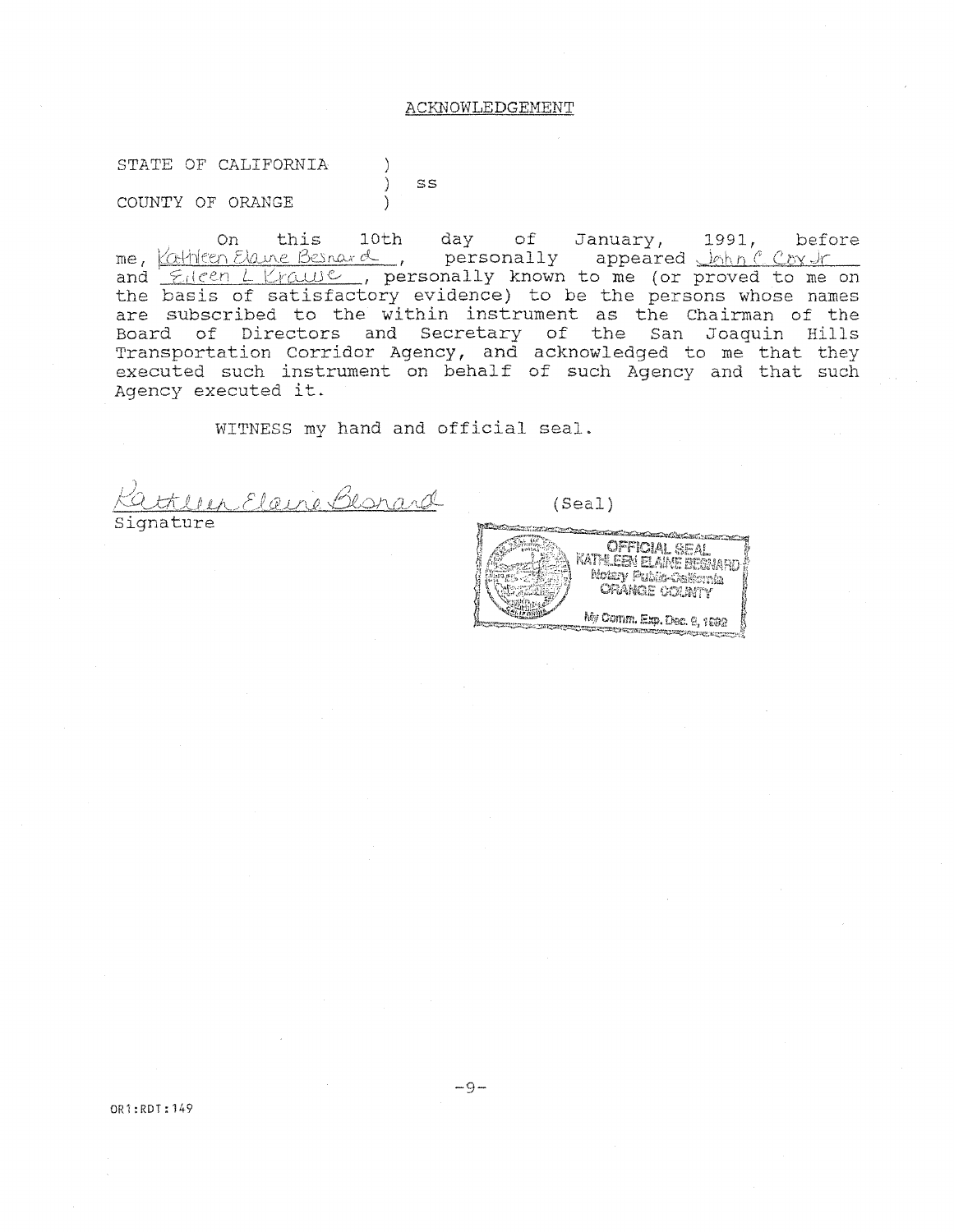## EXHIBIT A

SCHEDULE OF FEES - SAN JOAQUIN HILLS TRANSPORTATION CORRIDOR

Zone A:

| Single Family Dwelling Units | $$2,822$ per unit   |  |  |
|------------------------------|---------------------|--|--|
| Multiple Dwelling Units      | \$1,643 per unit    |  |  |
| Non-Residential              | $$3.78$ per sq. ft. |  |  |

Zone B:

| Single Family Dwelling Units | $$2,185$ per unit |                     |  |
|------------------------------|-------------------|---------------------|--|
| Multiple Dwelling Units      | \$1,275 per unit  |                     |  |
| Non-Residential              |                   | $$2.80$ per sq. ft. |  |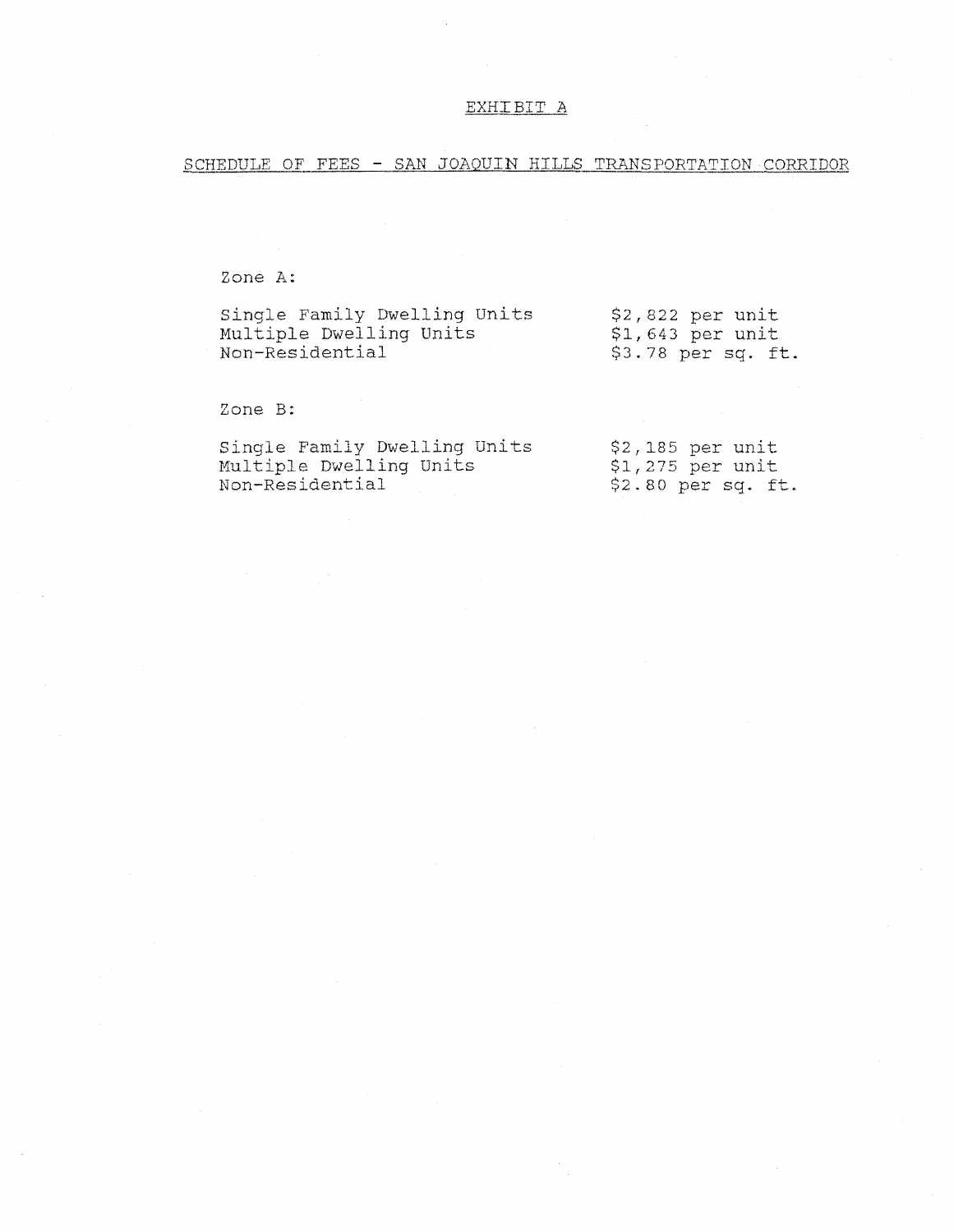# **EXHIBIT 2**

## **Resolution S2021-05**

# **Statement of Facts in Support of Findings of the San Joaquin Hills Transportation Corridor Agency Regarding "Resolution of The San Joaquin Hills Transportation Corridor Agency Making Certain Findings Relating To The Major Thoroughfare and Bridge Fee Program"**

- 1. This Statement of Facts in Support of Findings (collectively "Findings") is hereby adopted by the Board of Directors of the San Joaquin Hills Transportation Corridor Agency ("Agency") with regard to the "Resolution of the San Joaquin Hills Transportation Corridor Agency Making Certain Findings Relating to the Major Thoroughfare and Bridge Fee Program" (S2021-05).
- 2. The facts in support of the Findings include, but are not limited to, the following:

 developed an authorized fee base that included cost assumptions of \$1,057 billion and a Program resulting in a lower fee calculation than if the authorized fee base had been used. The actual cost of the San Joaquin Hills Corridor (not including the cost of post-construction debt (i) The "Update of the Major Thoroughfare and Bridge Fee Program for the San Joaquin Hills, Foothill and Eastern Transportation Corridors," dated December 5, 1990, and prepared by Deloitte & Touche (the "Deloitte Study"). The Deloitte Study concluded that it was reasonable for new development to bear a 48.44% share of the cost of construction of the Corridor, and modified fee base that included a reduced cost assumption of \$746.9 million. Resolution No. S91-01, adopted by the Boards of Directors on January 10, 1991 used the modified fee base of \$746.9 million and the Developer Share percentage of 48.44% calculated in the original Fee service costs) is \$1.452 billion. This value includes construction costs, construction financing, and the cost of future improvements, as listed in the Capital Improvement Plan approved on June 10, 2021 ("Capital Improvement Plan");

(ii) The share of the cost of the Corridor to be recovered from development impact fees collected under the Fee Program is 24.9% of the actual cost of the San Joaquin Hills Corridor (not including the cost of post-construction debt service), which is significantly below the share reflected in the Deloitte Study;

Program would be significantly lower than 24.9%; (iii) If post-construction debt service costs are included in the total cost, then the share of the cost of the Corridor to be recovered from development impact fees collected under the Fee

Deloitte Study; and (iv) Because the cost figures for the Corridor used to calculate the development impact fees are substantially below the actual costs of the Corridor, development impact fees are paying a much lower share of total construction cost than the 48.44% found to be reasonable by the

 calculations the actual construction costs for the San Joaquin Hills Transportation Corridor, the Fees imposed pursuant to the Fee Program would have been substantially higher.  $\alpha$ ) In the event that the Agency elected to include within the development impact fee